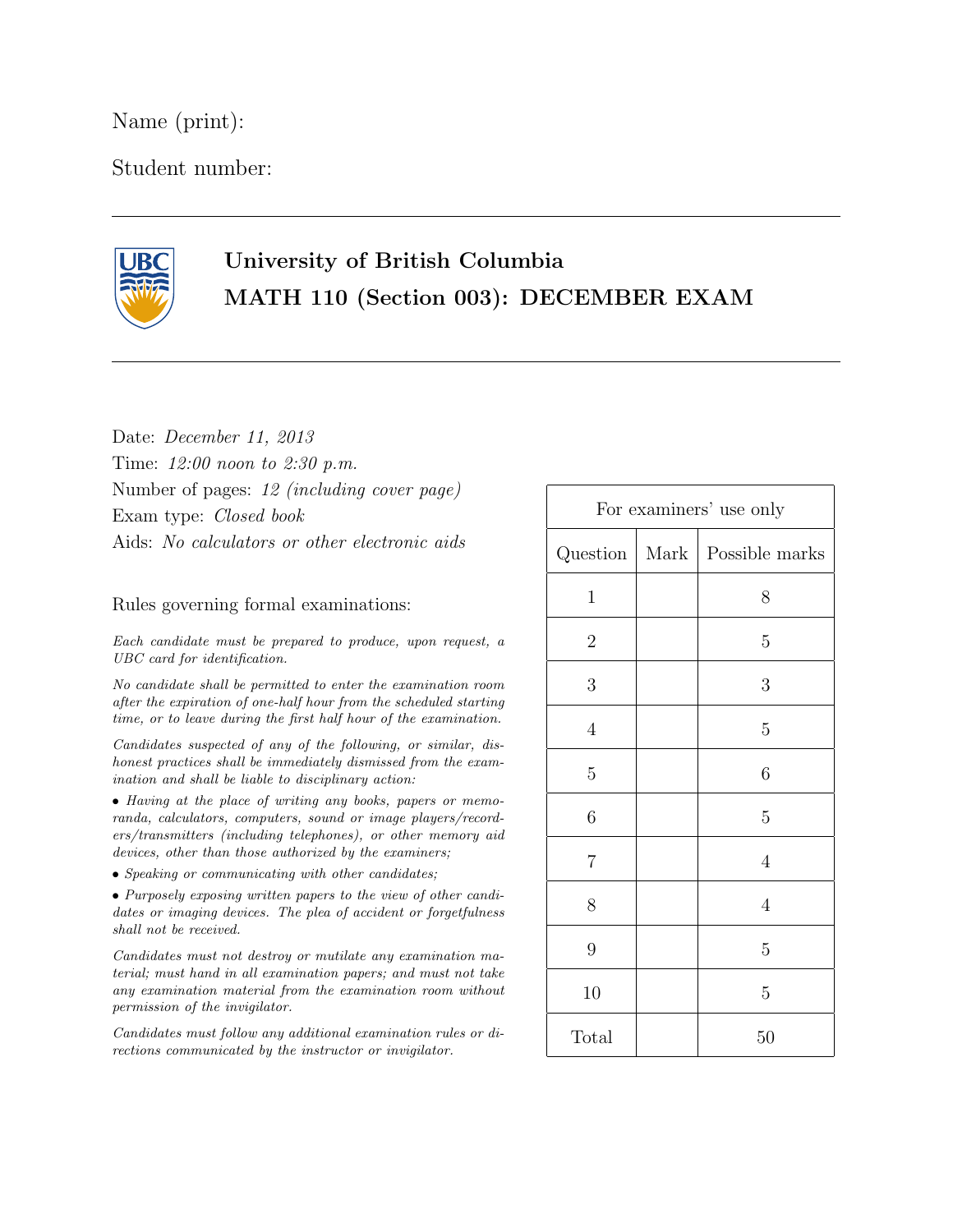- 1. Determine whether each of the following statements is true or false. If it is true, provide justification. If it is false, provide a counterexample.
	- (a) [2 marks] The graph of  $f(x) = \frac{1}{2}((x+3)^2 2)$  crosses the x-axis.
	- (b) [2 marks] If  $\lim_{x \to 1} f(x) = 4$ , then  $f(1) = 4$ .
	- (c) [2 marks]  $f(x) = \begin{cases} \frac{3}{x+2} & \text{if } x < 1 \\ 0 & \text{if } x > 1 \end{cases}$  $\frac{z^2}{x}$  if  $x \ge 1$  is continuous at all real numbers.
	- (d) [2 marks] If  $f(x)$  is differentiable at  $x = 2$ , then  $\lim_{h \to 0}$  $f(2+h) - f(2)$ h  $= 2.$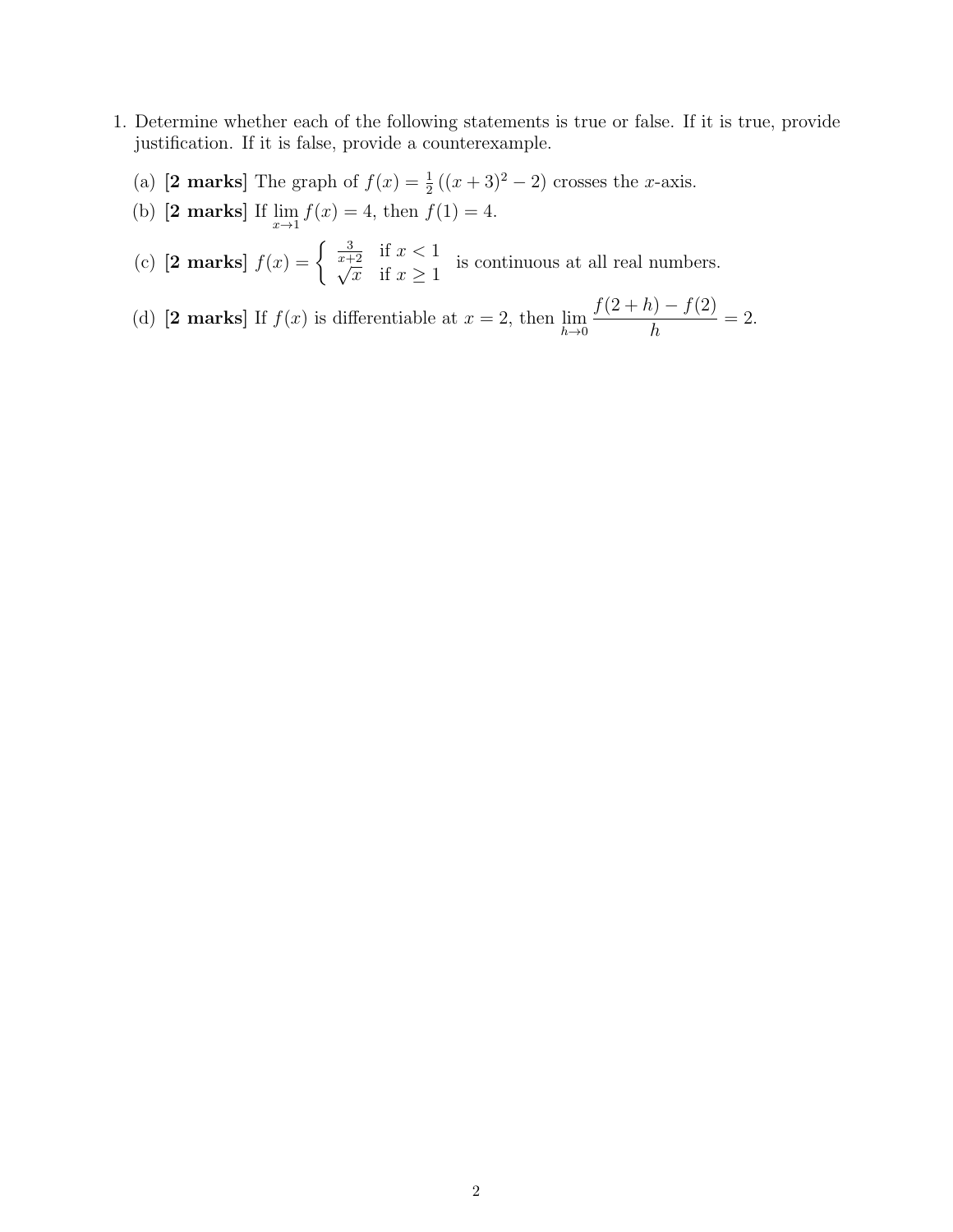2. [5 marks] Find the equations of the two tangent lines to the curve  $y =$  $x - 4$  $x + 4$ that are parallel to the line  $x - 2y = 2$ .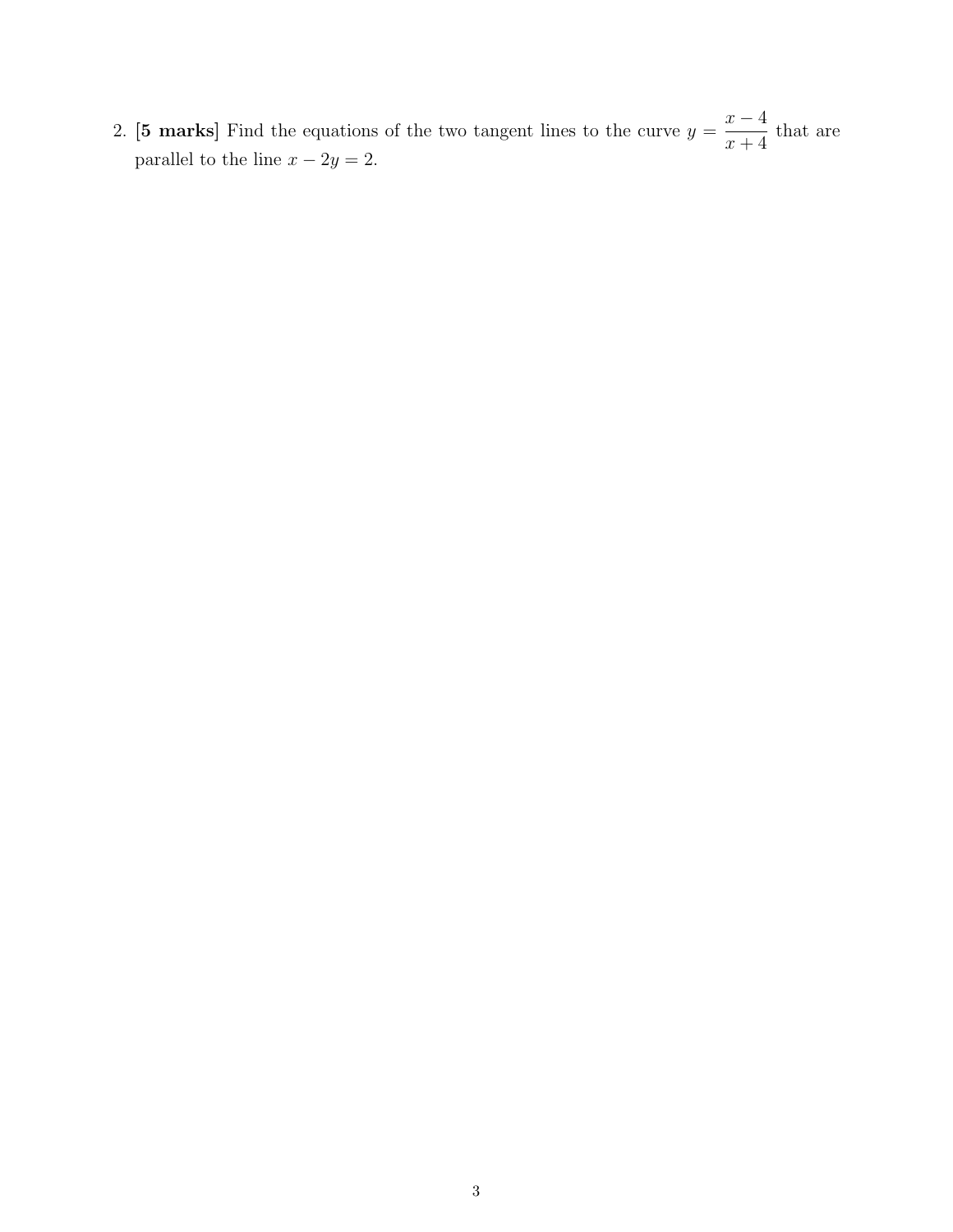- 3. Let  $f(x) = x^6$ .
	- (a)  $\mathbf{1}$  mark What is the derivative of  $f(x)$ ?
	- (b) [2 marks] Rewrite  $f(x)$  in such a way that you can differentiate it using a different rule than the Power Rule. Name the rule of differentiation which is applicable, and then confirm that the derivative calculated using this alternative method is the same as in part (a).
	- (c) [3 bonus marks] Can you do the same as in part (b), but with yet another rule? You will receive one bonus mark for each different differentiation rule you use to differentiate  $f(x)$ .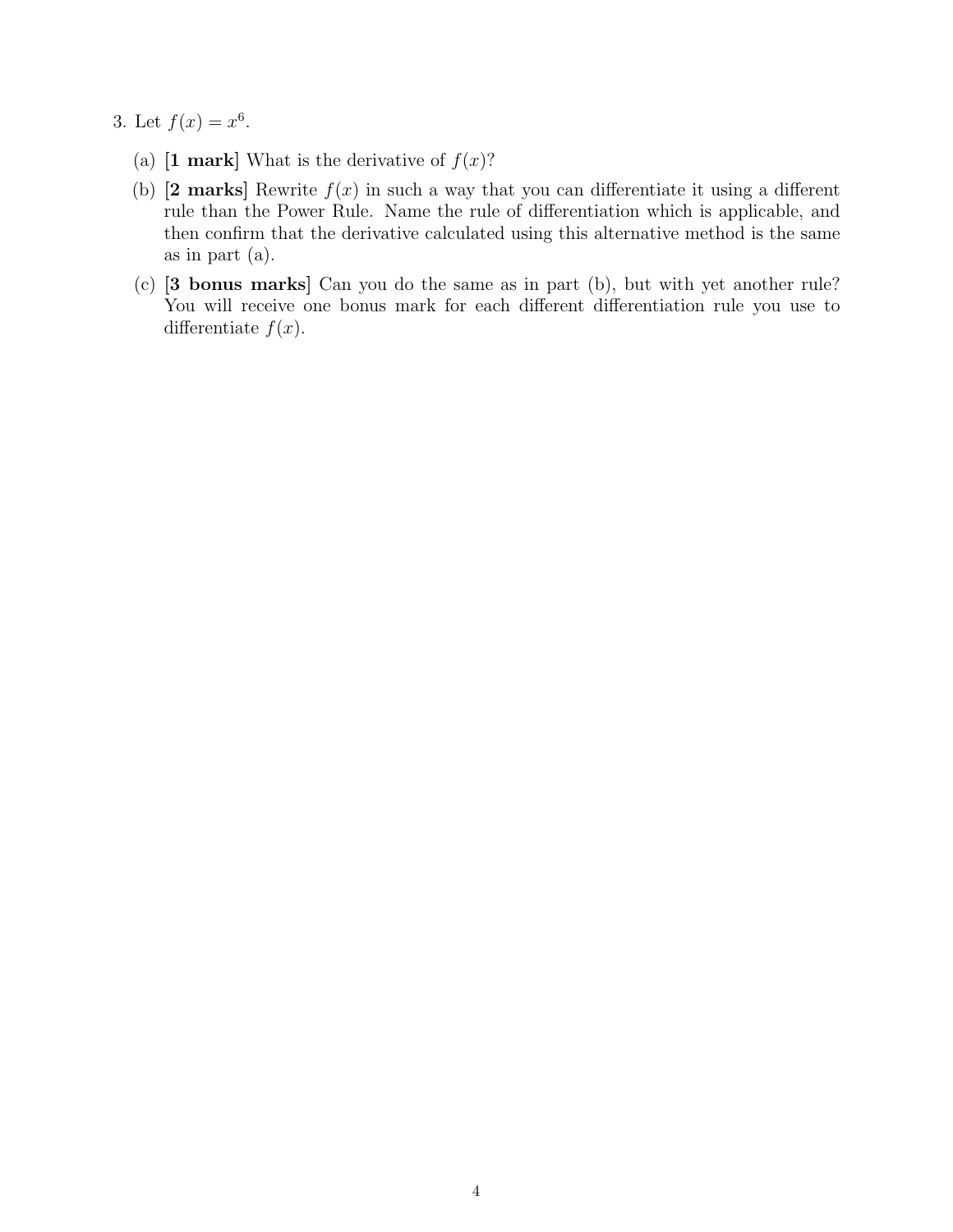- 4. Let  $f(x) = \sqrt{x-1}$  and  $g(x) = (f \circ f)(x)$ .
	- (a) [1 mark] Find a formula for  $g(x)$  in terms of x (in other words, your formula should not use the symbol  $"f"$ ).
	- (b) [2 marks] What is the domain of  $g(x)$ ?
	- (c)  $[2 \text{ marks}]$  Find the derivative of  $g(x)$ .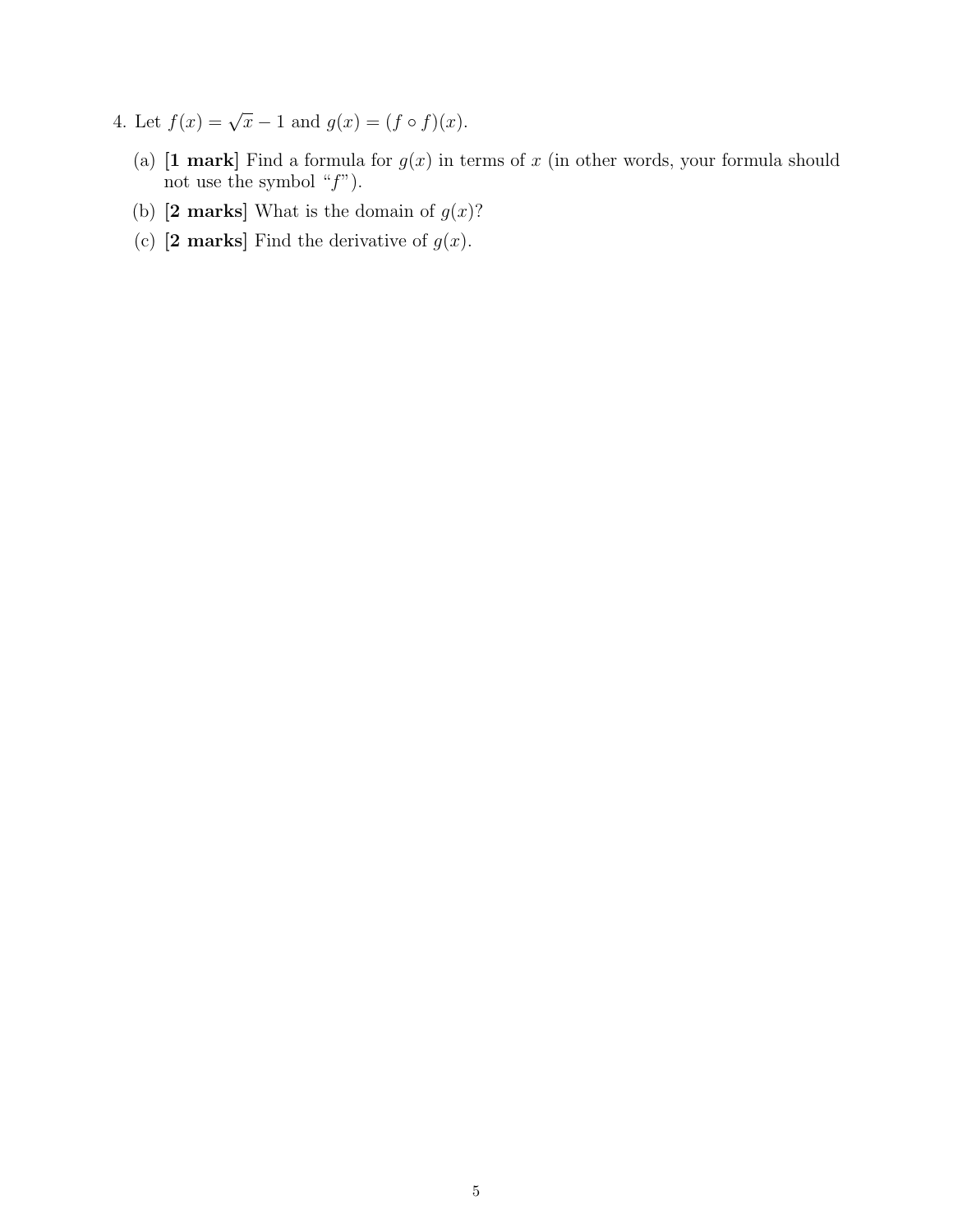5. (a) [3 marks] Evaluate the following three quantities:  $\sin\left(\frac{5\pi}{3}\right)$  $\left(\frac{5\pi}{3}\right)$ , cos  $\left(-\frac{\pi}{3}\right)$  $\frac{\pi}{3}$ , tan  $\left(\frac{11\pi}{3}\right)$  $\frac{1\pi}{3}$ . (b) **[3 marks]** Find the equation of the line tangent to the curve  $y =$  $\cos x$  $\sin x$ at  $x =$  $5\pi$ 3 .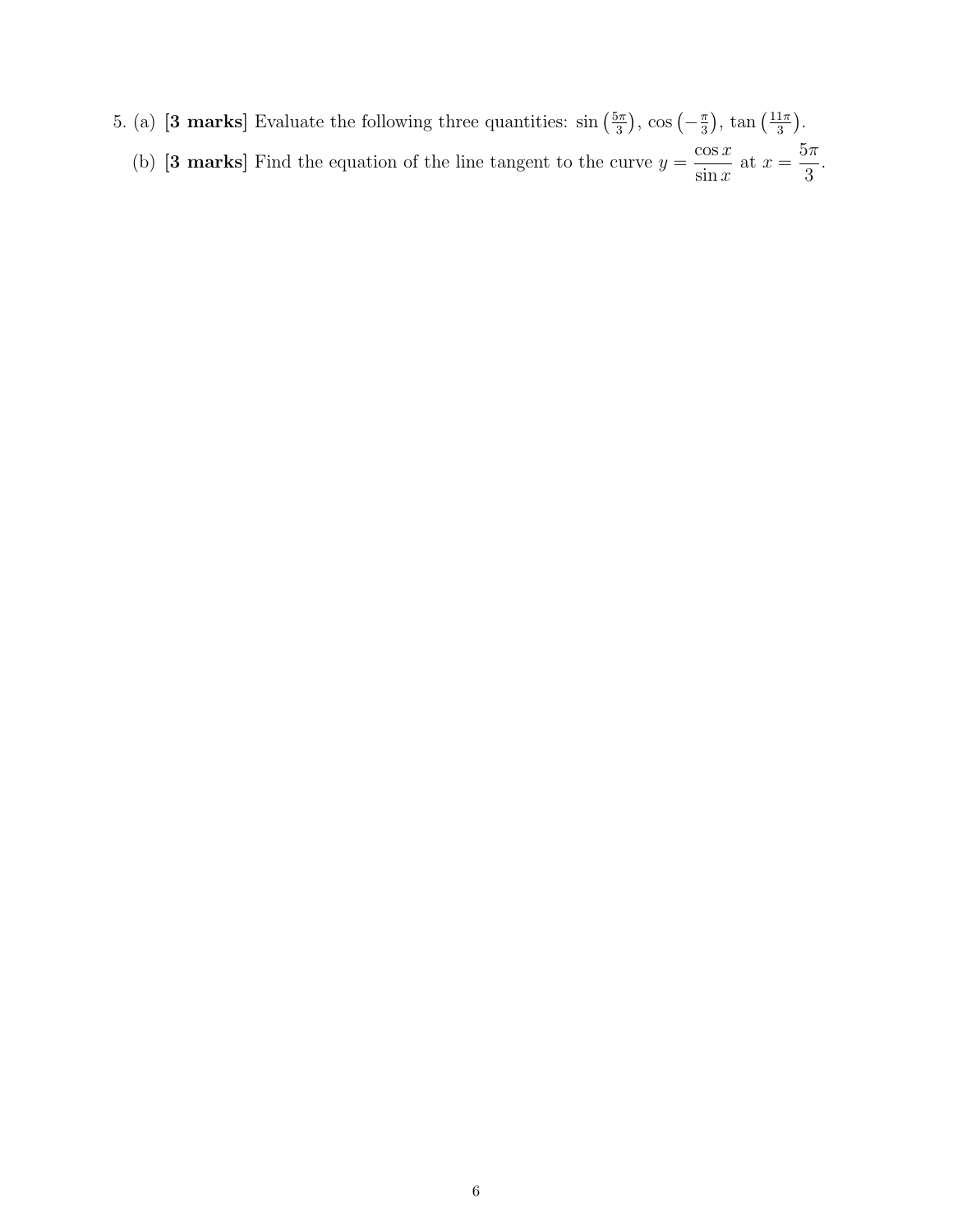6. Consider the function:

$$
f(x) = \frac{e^{(x^3)}e^{(2x^2)}e^x}{e^3}.
$$

- (a)  $[1 \text{ mark}]$  How many solutions are there to the equation  $f(x) = 0$ ? Justify your answer.
- (b)  $[2 \text{ marks}]$  Find the derivative of  $f(x)$ .
- (c) [2 marks] How many solutions are there to the equation  $f'(x) = 0$ ? Justify your answer.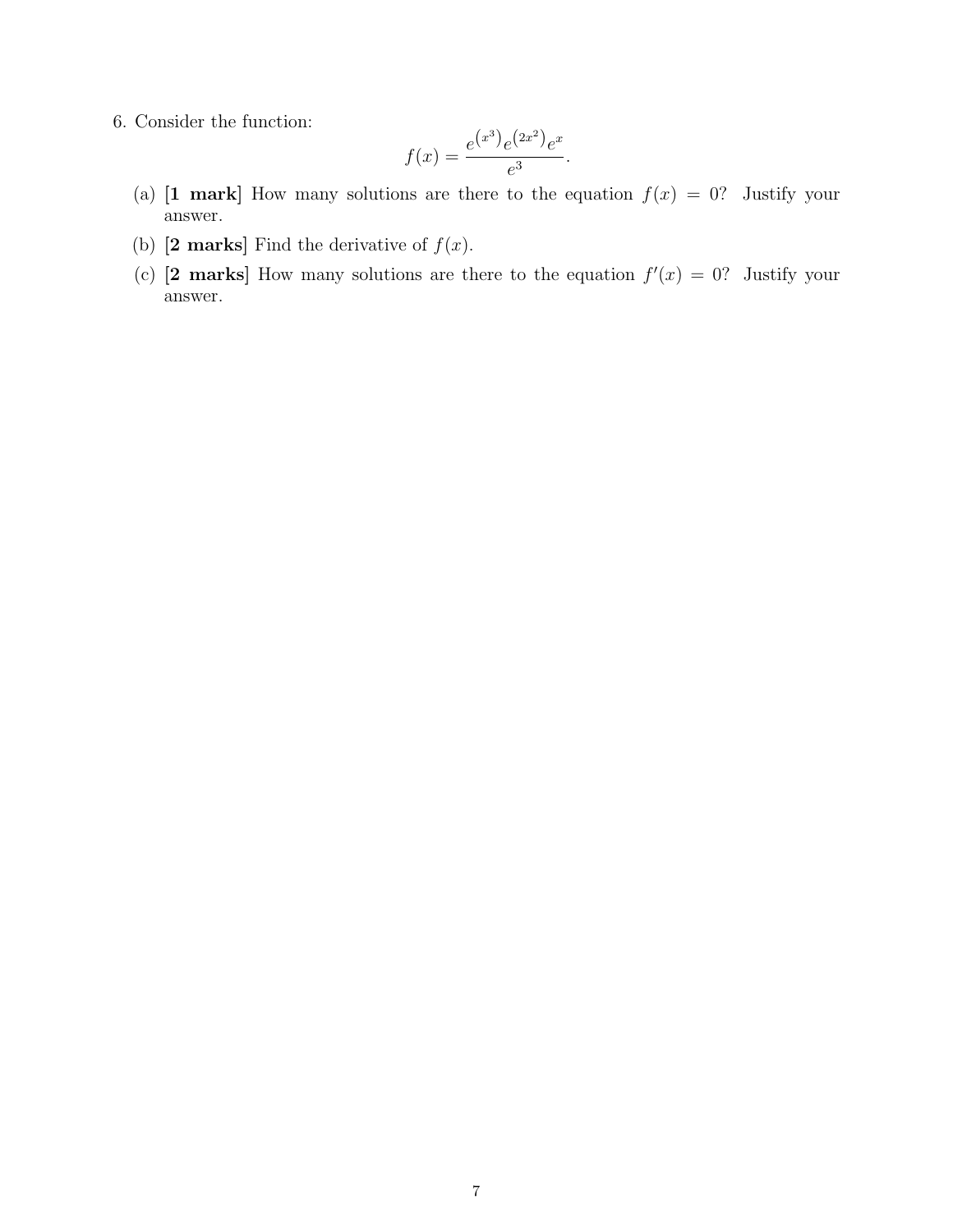## 7. [4 marks] Find the derivative of the function

$$
f(x) = (x2 + 1)7(x4 + 2)5(x6 + 3)3(x8 + 4).
$$

(There is no need to simplify your answer.)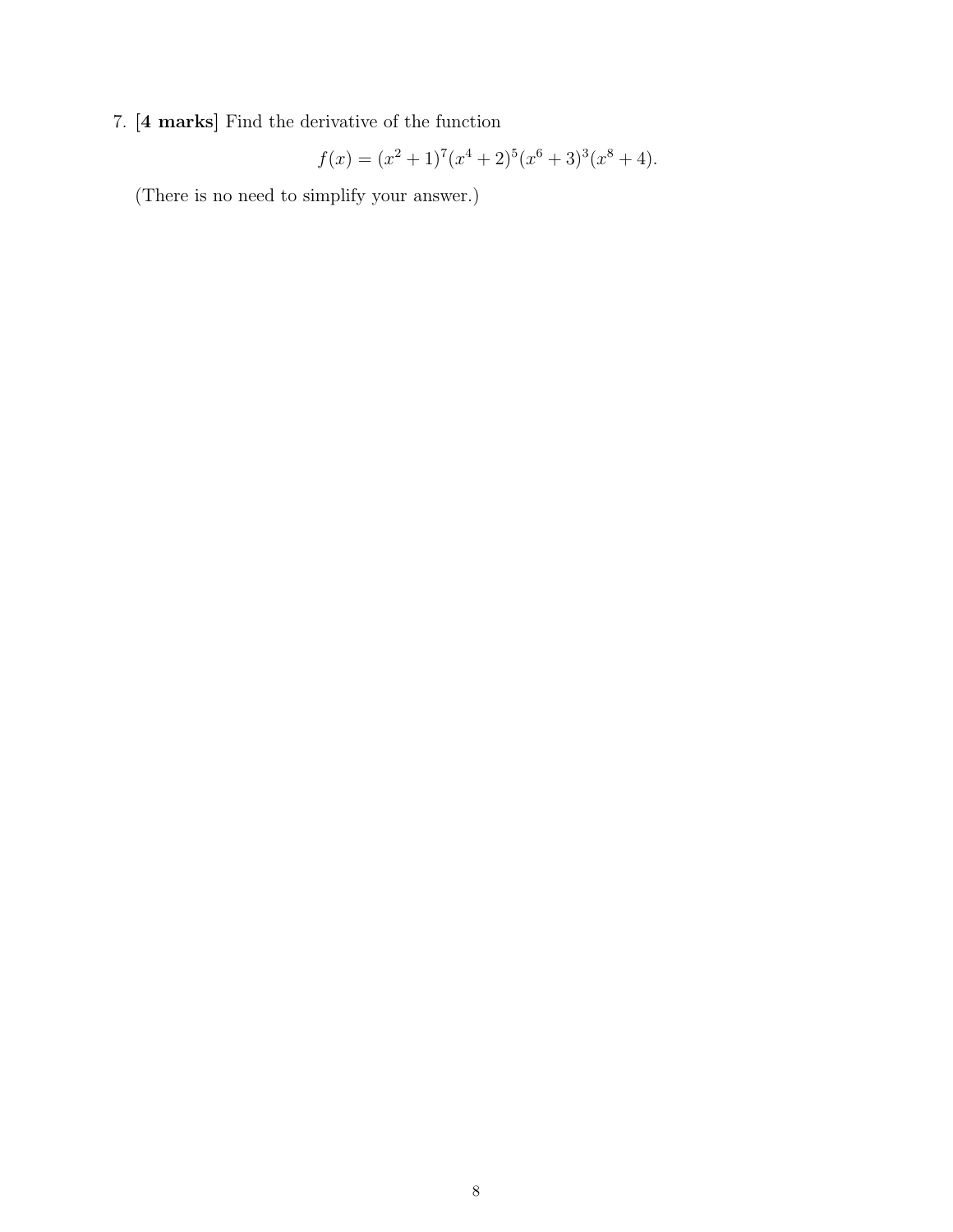## 8. [4 marks] Let

$$
f(x) = \begin{cases} e^{-x} & \text{if } x < t \\ 2(x+1) & \text{if } x \ge t \end{cases}
$$

Explain why there exists a number  $t$  such that  $f$  is continuous.

(Hint: apply the Intermediate Value Theorem to the function  $e^{-t} - 2(t+1)$ .)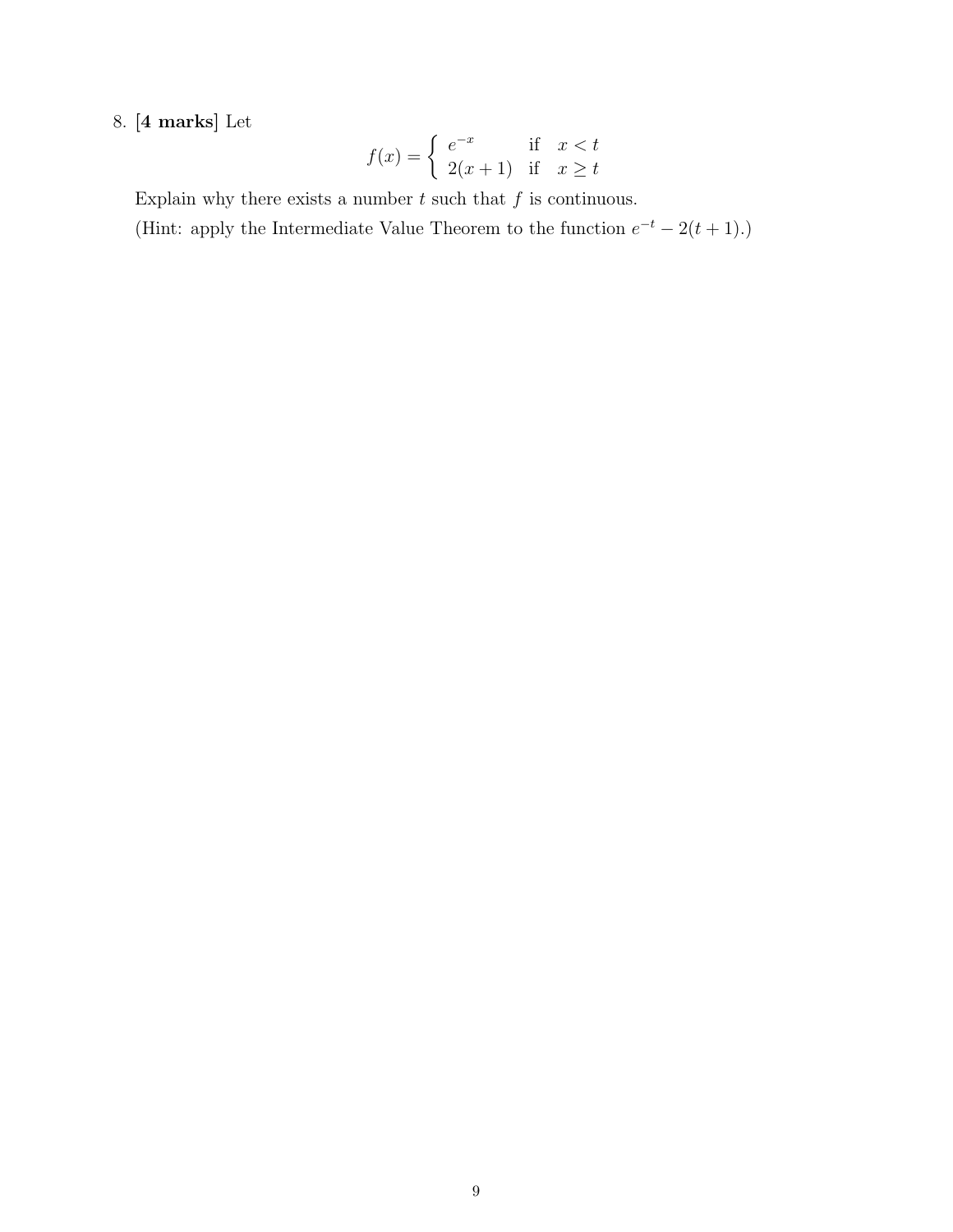9. [5 marks] Find the derivative of y with respect to x at the point  $P = (0, \pi)$  along the curve:  $s(m + y)$ 

$$
\sin(x+y) = xy
$$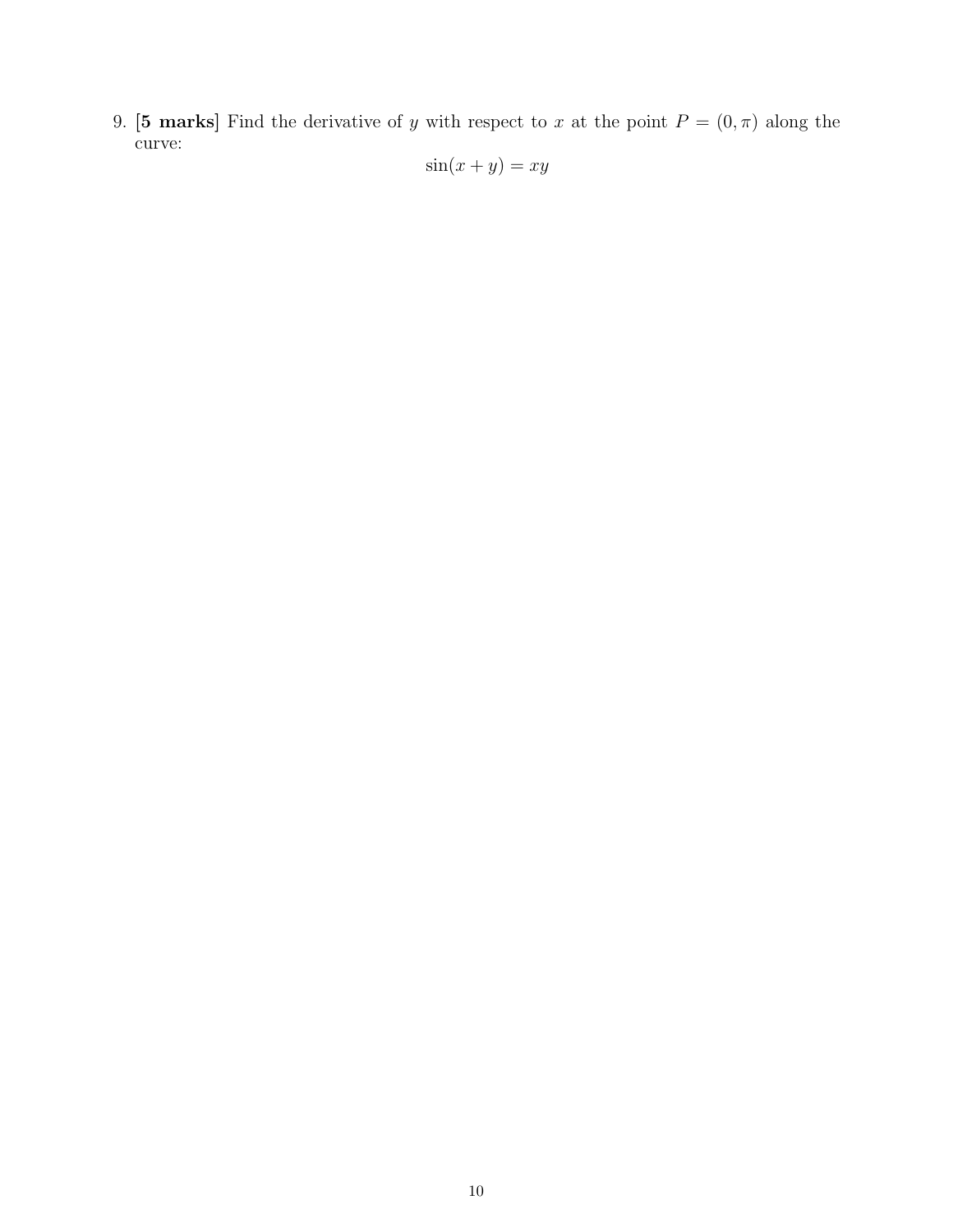- 10. (a) [2 marks]Explain what it means for a function to be differentiable at the point  $x = 2$ in terms of limits.
	- (b)  $[3 \text{ marks}]$  Find constants a and b so that the function

$$
f(x) = \begin{cases} x^2 - 2x + 1 & \text{if } x \le 2\\ ax + b & \text{if } x > 2 \end{cases}
$$

is differentiable everywhere.